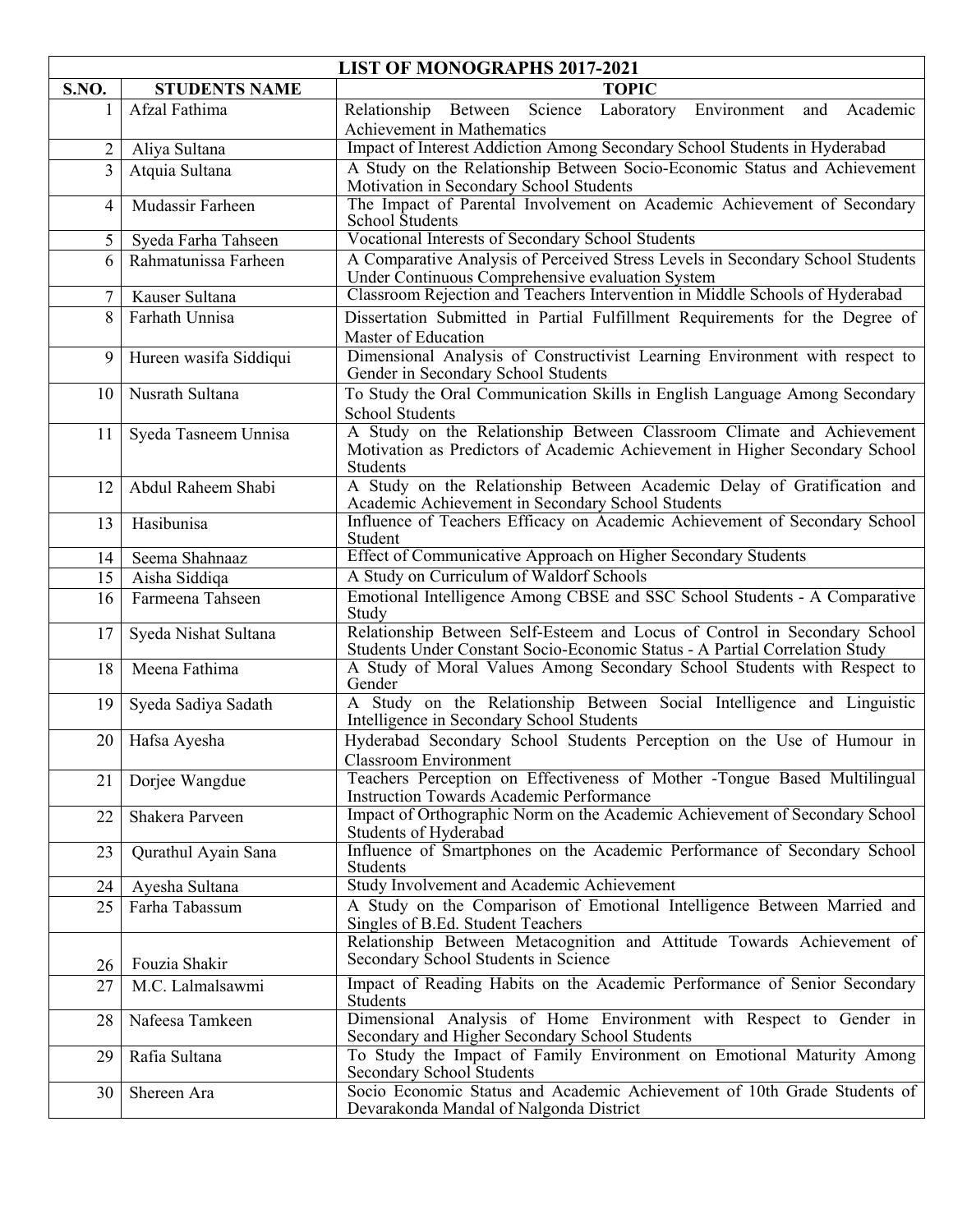| 31 | Nuzhat Sultana            | A Comparative Study of Attendance Among Secondary School Students with<br>Respect to School Gender and Class Level                                                                |
|----|---------------------------|-----------------------------------------------------------------------------------------------------------------------------------------------------------------------------------|
| 32 | Rana Zafar                | A Study of Self Concept in Secondary School Students with Respect to Gender,<br>Class and Board of the School                                                                     |
| 33 | Raheela Habeeb            | Influence of Parental Involvement on the Academic Achievement of Secondary                                                                                                        |
|    |                           | <b>School Students</b>                                                                                                                                                            |
| 34 | Shaik Reddibasha          | Study Habits of Secondary school Children of Hyderabad District                                                                                                                   |
| 35 | Azeeza Begum              | Achievement Motivation of Secondary Students of Government and Private<br>Schools                                                                                                 |
| 36 | Syeda Uzma Begum          | Attitude of Inservice Teachers of Government and Private Schools Towards<br><b>Computer Based Instruction</b>                                                                     |
| 37 | G. Bala Sowjanya          | A Study on Correlation Between Self-Concept and Academic Achievement of<br>Adolescent Students Studying in Secondary Schools in Hyderabad District                                |
| 38 | Ummul Khair Juveria       | Teacher Freezing of Government Secondary Schools and Private Secondary<br>Schools in Hyderabad                                                                                    |
| 39 | Asma Firdouse             | Relationship Between Metacognitive Ability and Academic Achievement of<br>Secondary School Students                                                                               |
| 40 | Amayra Ismail             | A Study on Relationship Between Academic Motivation and Academic<br>Achievement Among Secondary School Students of Hyderabad                                                      |
| 41 | Shaista Majid             | Effectiveness of Multimedia Presentation in Acquisition of Biological Concept                                                                                                     |
| 42 | Shaista Tasneem           | Self Concept of Secondary School Students and its Relation to Academic<br>Achievement                                                                                             |
| 43 | Mahmooda Begum            | Emotional Intelligence and Academic Achievement Motivation Among<br>Adolescents: A Relationship Study                                                                             |
| 44 | S. Khatijathul Kubra Zoha | Opinion of Student Teachers on Including Self Development Paper in B. Ed.<br>Course                                                                                               |
| 45 | Rana Tabassum             | A Study on Attitude Towards Girl - Child Education in Secondary Schools In<br>Nizamabad District of Telangana State                                                               |
| 46 | Haseeb Unnisa Begum       | Opinions of Secondary School Teachers on the Usage of Smart Boards in<br><b>Teaching Learning Process</b>                                                                         |
| 47 | Mehenooor Fatima          | A Study on Relationship Between Academic Delay of Gratification and Academic<br>Perseverance Blocking the Influence of Academic Motivation of Secondary<br><b>School Students</b> |
| 48 | Zareena KhanA             | A Study on Attitude of Secondary School Students Towards Mathematics                                                                                                              |
| 49 | Nizam Unnisa Begum        | A Study on the Relationship Between Self -Esteem and Academic Achievement of<br>Secondary School Students                                                                         |
| 50 | Nazia Banu                | Co-Relation Between Parent Child Relationship and Achievement Motivation at<br>secondary School Students                                                                          |
| 51 | Rubina Fatima             | Role of Gender and Class Level on Academic Diligence in Secondary School<br>Students                                                                                              |
| 52 | Khatija Asra              | A Study on the Attitude of Teachers Towards the Effect of Continuing<br>Professional Development Programe on Teachers                                                             |
| 53 | Amatur Rehman Maimoona    | A Study of the Impact of Psychological Well-Being on Academic Achievement of<br><b>Secondary School Students</b>                                                                  |
| 54 | Azmath Sultana            | A Comparative Study of Work related Stress Among Government and Private<br>Secondary School Teachers                                                                              |
| 55 | Saaba Amreen              | Study on English Language Learning System in Non English Speaking Secondary<br>School Students                                                                                    |
| 56 | Nazia Naaz                | Implementation of CCE in Government and Private Secondary Schools                                                                                                                 |
| 57 | Asra Fathima              | To Study the Disruptive Behaviour of Secondary School Students                                                                                                                    |
| 58 | Amtul Nayeem Zahida       | To Study the Attitude of Secondary school students Towards Physical Activities<br>and Physical fitness                                                                            |
| 59 | Syeda Juwaria Fatima      | Self-Concept of International and Trust-Funded School Students                                                                                                                    |
| 60 | Afshan Fatima             | A Study on Examination Anxiety Among Secondary School Students                                                                                                                    |
| 61 | Saleem Unnisa             | Self Perception and Attitude of B. Ed. College Students in the City of Hyderabad                                                                                                  |
| 62 | Fouzia Anjum              | Assessment Literacy of Secondary School Teachers                                                                                                                                  |
| 63 | Mohammed Abdul Gafar      | The Effect of Aggression on Academic Performances                                                                                                                                 |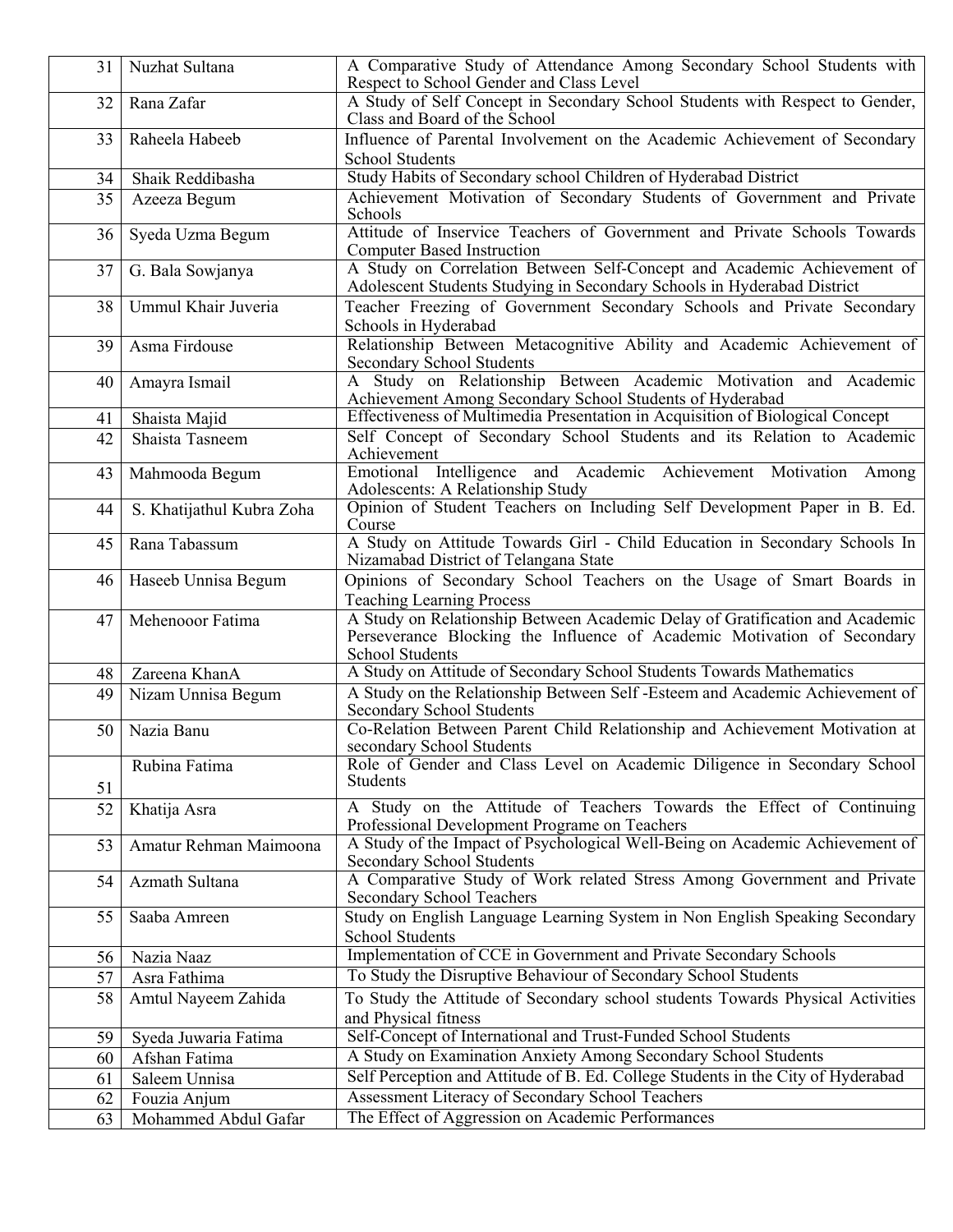| 64 | Mohammed Feroz Siddiqui  | A study on the Opinion of Secondary School Students Towards Continuous<br>Comprehensive Evaluation in Private Schools                |
|----|--------------------------|--------------------------------------------------------------------------------------------------------------------------------------|
| 65 | Saba Tabassum            | Parent Child Relationship and Achievement Motivation at Secondary School<br>Students                                                 |
| 66 | Sommaya Sadia Yousuf     | To Study the Dimensional Analysis of Family Environment With Respect to<br>Gender in Secondary School Students                       |
| 67 | Farhana Ahmedi           | The Effect of Teachers Self Efficacy on Effective Learning Among Secondary<br>School Students                                        |
| 68 | Quddus Begum             | Opinion of Secondary School Teachers on the Usage of Interactive White Board<br>in the Teaching Learning Process                     |
| 69 | Atika Iffath Yousuf      | To Study the Speaking Skills in English Language Among Secondary School<br>Students                                                  |
| 70 | Ayesha Siddiqua          | A Comparative Study on Emotional Maturity of Private and Government<br><b>Secondary School Students</b>                              |
| 71 | Ayesha Sultana           | Challenges Faced by Teachers in Using Multimedia and Hypermedia in<br><b>Classroom</b> Instruction                                   |
| 72 | Elisheva Shaw            | A Study of Self Concept in Relation to their Study Habits Among School Students                                                      |
| 73 | Saabeya Begum            | Problems faced by teacher in teaching Biological Science in Government and                                                           |
|    |                          | Private School                                                                                                                       |
| 74 | Rahila Fatima            | A Study on the Humour Styles with Respect to Gender in Secondary School<br>Students                                                  |
| 75 | Atifa Barkat             | Comparative Study of Teaching Effectiveness of Trained and Untrained Teachers<br>at Secondary School Level                           |
| 76 | Sameer Unnisa Begum      | A Study on the Attitude of the Secondary School teachers on Existing School<br>Curriculum                                            |
| 77 | Syeda Ayesha Siddiqua    | A Study on Secondary School Teachers in Relation to Professional Development<br>with Respect to Gender                               |
| 78 | Afzan Naheed             | Self-Esteem of the Government and Private Secondary School Students                                                                  |
| 79 | Asma Unnisa              | An Opinion of Secondary School Students and Parents Towards Parental<br>Involvement in Studies with Respect to Gender                |
| 80 | Rabiya Anjum             | Impact of Television Advertisement on Childrens Behaviour                                                                            |
| 81 | Firdous Anjum            | Influence of Smart Phones on the Academic Performance of Secondary School<br>Students                                                |
| 82 | Afroze Tarannum          | The Study on Needs of Teacher Training                                                                                               |
| 83 | Juveria Sana             | Learning Styles: A Study about the Diversity Among Learners                                                                          |
| 84 | Akbari Begum             | Impact of Science OLYMPAD on Learning Science Subject of Secondary School<br>Dissertation                                            |
| 85 | Shameem Fatima           | To Study on Locus of Control with Respect of Gender in Middle School Student                                                         |
| 86 | P. Sunanda               | Opinion of the Parents of 10th Class Students on the Advantage of special<br>Coaching: A Study                                       |
| 87 | M.S. R. Uma Sankari      | Study Habits of S.S.C. Students in Hyderabad and Their Effect on Academic<br>Achievement                                             |
| 88 | Anees Unnisa Afreen      | A Study on the Relationship Between Stress Level and Academic Achievement                                                            |
| 89 | Sameera Sayeed Basuleman | A Study on the Impact of Technologies on Teacher Performance                                                                         |
| 90 | Kaneez Sadiya            | A Study on the Impact of Constructive Approach on Achievement of Student in<br>English Language                                      |
| 91 | Nusrat Sultana           | To Study the Problems of Students in Learning Chemistry at Secondary School<br>Level                                                 |
| 92 | Nasreen fatima           | Opinion of Student Teachers on Two Year B.Ed. Course                                                                                 |
| 93 | Qudeja Farhat            | Impact of Smart Phones on Study Habit of Hyderabad School Students                                                                   |
| 94 | Minhaj Fatima Saba Naaz  | A Study of Environmental Friendly Habits in Relation to Environmental Friendly<br><b>Behaviour Among Student Teachers</b>            |
| 95 | Anees Fatima             | A Study of Usage of Computer Technology in Teaching Learning Process                                                                 |
| 96 | M.A. Khadeer Siddiqui    | The Perception of Teacher Educators on the Practical Aspects and Professional<br>Competencies for Imparting Two Year B.Ed. Programme |
| 97 | K. Sujatha               | Academic Stress and Emotional Intelligence of Adolescent Students - A School<br><b>Based Study</b>                                   |
| 98 | Ome Asim                 | Professional Ethics Among School Teachers                                                                                            |
|    |                          |                                                                                                                                      |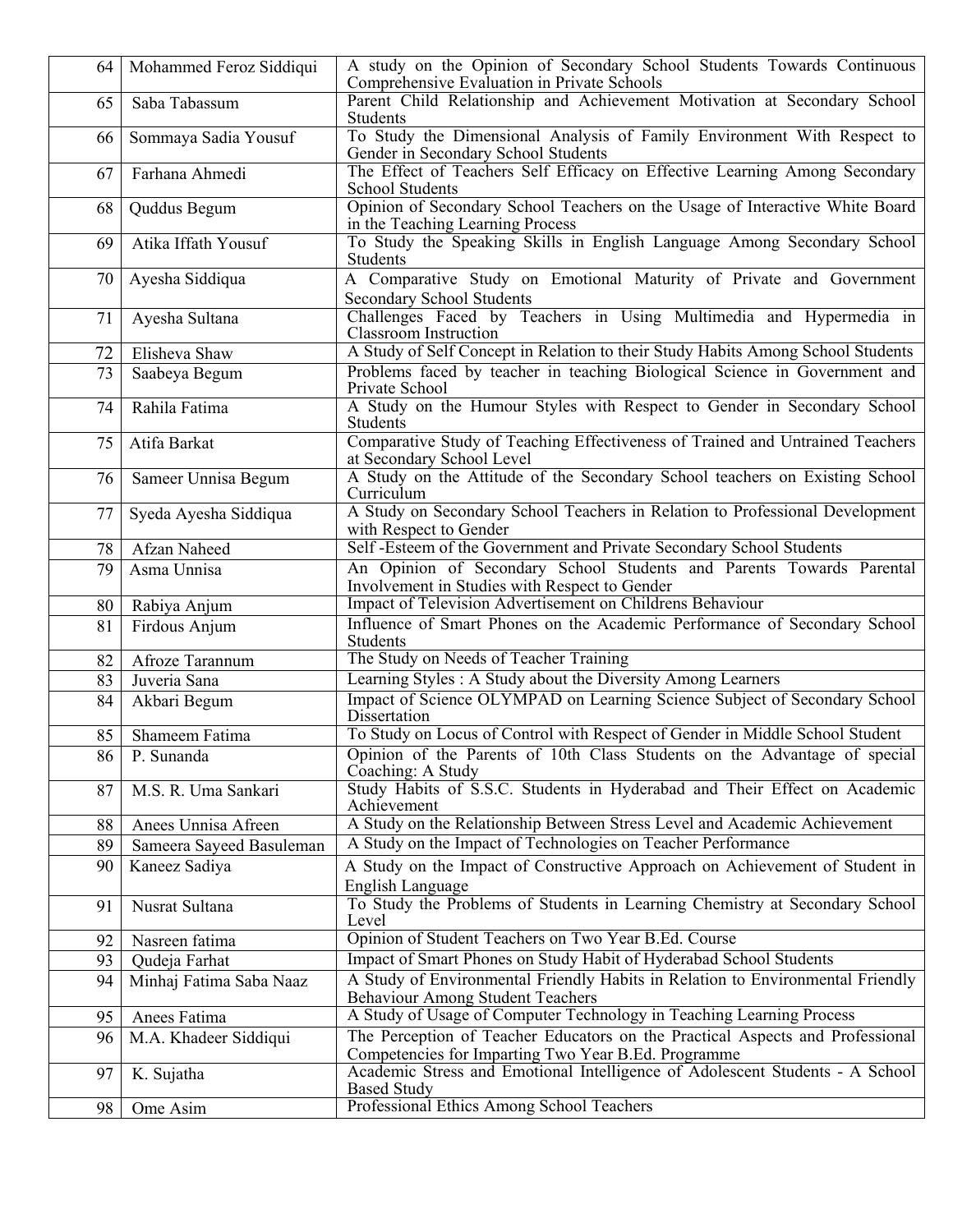| 99  | V Kalavathy             | Relationship Between Personality and Academic Performance of Secondary<br><b>Schools Students</b>                                     |
|-----|-------------------------|---------------------------------------------------------------------------------------------------------------------------------------|
| 100 | Nabiya Quddus           | Attitude of Secondary School Students Towards Mathematics                                                                             |
| 101 | Salehaanjum             | Metacognition in Secondary School Students of Hyderabad                                                                               |
| 102 | Syed Saifur Rahman      | A Study on Professional Commitment of Secondary School Teachers                                                                       |
| 103 | Sayeeda Begum           | A Study on Girl Education And Parental Cooperation in the Slum Area of<br>Hyderabad                                                   |
| 104 | Khaja Salahuddin        | The effectiveness of Online Learning in teaching Physics on Students<br>Achievements                                                  |
| 105 | Amreen Fatima           | Awareness About the New Education Policy 2019 (NPE 2019) Among the<br><b>Teacher Educators</b>                                        |
| 106 | Priya G. Verma          | Implementation Swachh Bharath Abbiyan Program in Private and government<br>Secondary Schools                                          |
| 107 | Rahath Sultana          | <b>Impact of Smart Phones on Secondary School Students</b>                                                                            |
| 108 | Azra Jabeen             | Effective of Languages Games in Learning English for Standard VIII                                                                    |
|     | Shumalla Parveen        | A Study to Understand the Prevalence of Depression in Secondary school                                                                |
| 109 |                         | Students and its Association with Gender and Demography                                                                               |
| 110 | Syeda Tahsheem Fatima   | Opinion of Teacher Educators about the B.Ed. Four Year Integrated Programme                                                           |
| 111 | Sobia Fatima            | A Comparative Study on the Implementation of Innovative Strategies Between<br>The Government Schools and residential Schools          |
| 112 | Sana Fatima             | Relationship Between Emotional Intelligence and Academic Anxiety Among<br><b>Secondary School Students</b>                            |
| 113 | Nousheen Gouhar         | A Comparative Study on the Occupational Stress Among Private Teachers and                                                             |
|     |                         | Government Teachers an Opinion the Occupational Stress and Role of the Private                                                        |
|     |                         | Teachers and the government Teachers                                                                                                  |
| 114 | Shabana Begum           | Impact of Maths Olympiad on Learning Mathematics Subject for Students of<br>Secondary Schools                                         |
| 115 | Kareem Unnisa           | Opinions of Secondary School Students on the Impact of Internet on Students<br>Performance                                            |
| 116 | Farheen Seher           | Relationship Between Time Management and Academic Performance Among<br>Secondary School Students                                      |
| 117 | Azima Sultana           | A Study on Occupational Stress Among Secondary School Teacher                                                                         |
| 118 | Asra Yasmeen            | A Study of Examination Fear and Anxiety and its Influence on the Students of                                                          |
|     |                         | Secondary School                                                                                                                      |
| 119 | Fouzia Jabeen           | The Impact of Value on Secondary School Children with Gender                                                                          |
| 120 | Zareena Begum           | A Study on Students Attitude in Learning English and their Academic<br>Achievement at Secondary Level                                 |
| 121 | Farhana Siddiqua        | Computer Usage Among School Teachers and Students in Teaching -Learning<br>Process                                                    |
| 122 | Asma Ishrath            | A Study of English Language Lab in Teaching Phonics to Secondary School<br>Students                                                   |
| 123 | Syeda Ashraf Unissa     | A Study on Values of School Teachers of Secondary School Level in Relation to<br>their Gender                                         |
| 124 | Shabana Begum           | Developing Reading skills Among the Secondary School Students                                                                         |
| 125 | Nazama Shaad            | A Study on Attitude of Secondary School Teachers Towards in Service Teacher<br>Education of Hyderabad                                 |
| 126 | Zehra Tasleem           | A Study of Stress Among Teachers in Implementing ICT                                                                                  |
| 127 | Fayaz Ahmed             | Opinion of Secondary School Teachers on Existing School Curriculum of 9th<br>Class                                                    |
| 128 | Ch. Vijaya Laxmi        | Attitude of the Middle School and Secondary School Students Towards Using the<br>Internet                                             |
| 129 | Shameem Sultana         | The Study on Oral Communication Skills in English Language Among Secondary<br>School Students in Relation to their Parental Education |
| 130 | Prarthana Kumari Thakur | Effectiveness of differentiation in Teaching Learning Process                                                                         |
| 131 | Ayesha Amreen           | Impact of Parental Encouragement on Academic Achievement Among<br>Adolescents                                                         |
| 132 | Syeda Ishrat Fatima     | A Study on Attitude of Students Towards E - Learning                                                                                  |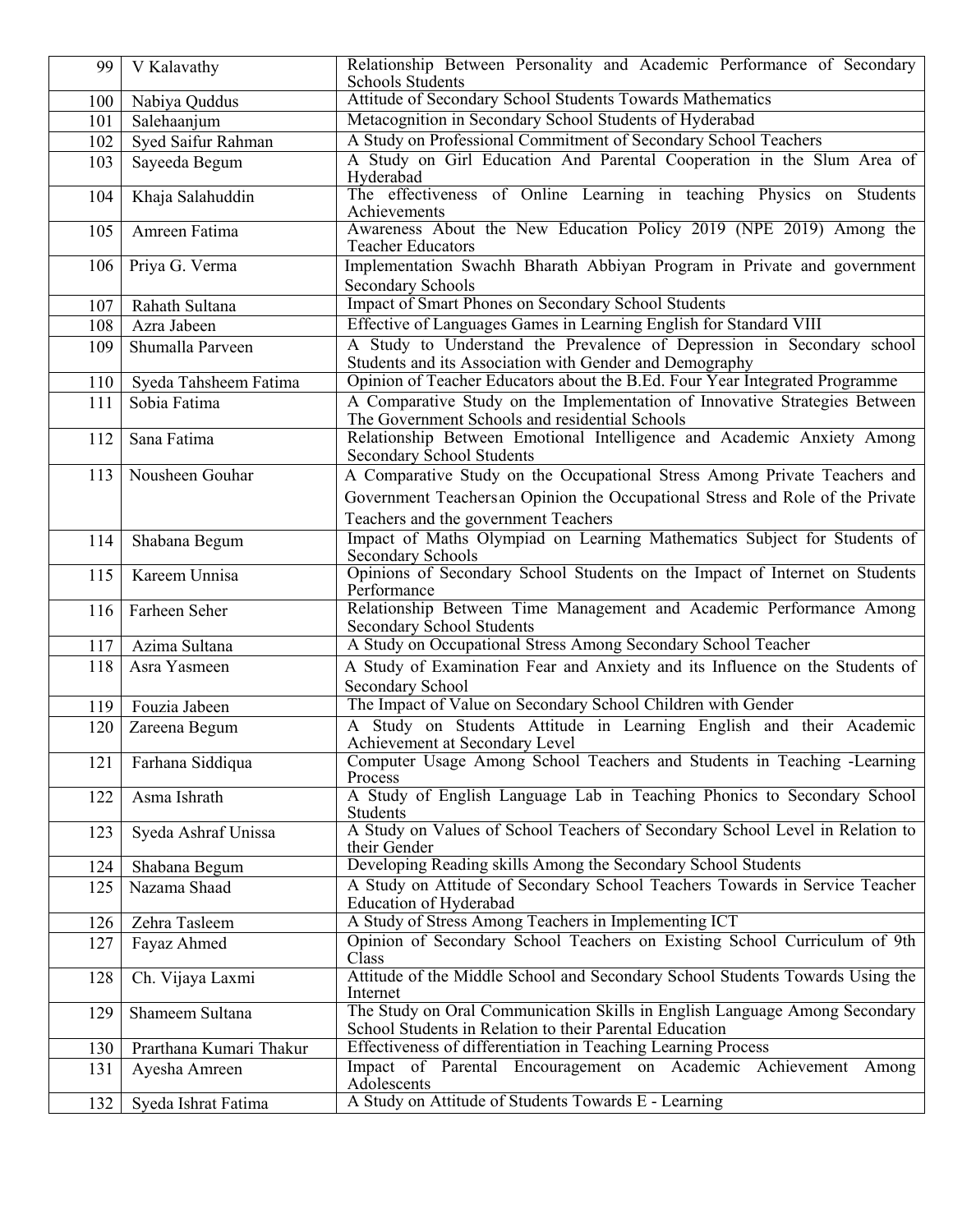| 133 | Mohammad Subhani        | To Assess the Opinion of Trainee Teachers on the Impact of Online classes on<br>Honing of Life Skills of Trainee Teachers                                                          |
|-----|-------------------------|------------------------------------------------------------------------------------------------------------------------------------------------------------------------------------|
| 134 | Ayesha Kouser           | Self Acceptance and Academic Achievement in Secondary School Students                                                                                                              |
| 135 | Syeda Sana Sareen       | Outlook of Secondary School Teachers on Existing Curriculum in Telangana                                                                                                           |
| 136 | Afreen Begum            | A Study of Occupational Stress of Secondary School Teachers in Hyderabad                                                                                                           |
| 137 | Shazia Fatima           | To Study the Attitude of Teachers Towards Constructivist Approach in Teaching                                                                                                      |
| 138 | Zarren Fatima           | A Study on Depression, Anxiety, and Stress During Pandemic Among Secondary                                                                                                         |
|     |                         | <b>School Students</b>                                                                                                                                                             |
| 139 | Ayesha Siddiqua         | Self-efficacy as a predictor of Mental Health among Teacher Trainee during<br>Pandemic                                                                                             |
| 140 | Arshiya Sultana         | Effectiveness of Blended Learning in Learning Science among Secondary School<br>Students                                                                                           |
| 141 | Khadua Anjum            | To Study the Speaking Skills in English Language among Secondary School<br>Students                                                                                                |
| 142 | Mohd Abdul Bari         | A Review on Usage of Educational Games as a Supportive Tool in Teaching<br>Science                                                                                                 |
| 143 | Fahmeena Mahreen        | Teaching Methodologies between Government and Private School Teachers                                                                                                              |
| 144 | Ameena Zunera           | Influence of Social Networking Usage on Psychological Well-being among<br>Higher Secondary School Students                                                                         |
| 145 | V. Sandhya Rani         | A Study of Personal Values among Secondary School Students                                                                                                                         |
| 146 | Zainab Sultana          | Impact of Multiple Intelligence on Career Interest among Secondary School<br>Students                                                                                              |
| 147 | Shabana Begum           | Effects of Parental Involvement on Academic Achievement                                                                                                                            |
| 148 | Syed Abdul Kaleem       | Impact of Social Olympiad on Learning Social Subject for Students of Secondary<br>Schools                                                                                          |
| 149 | Nazish Moiz             | Impact of Digital Learning Tools on Students                                                                                                                                       |
| 150 | Hajera Begum            | Impact of Internet Addiction on Study Habits of Secondary School Students                                                                                                          |
| 151 | Musferah                | To Study the Life Skills among Student Teachers                                                                                                                                    |
| 152 | Faria Naaz              | To Study the Issue of Early Girl Child Marriage that Effects their Education                                                                                                       |
| 153 | Insha Farheen           | A Study on the Relationship between Emotional Intelligence and Styles of<br>Learning of the Adolescence Age                                                                        |
| 154 | Alekya Prabha           | The Usage of Computers by the High School Students of Hyderabad District                                                                                                           |
| 155 | Aijaz Mohiuddin         | A Study on Study Habits and their Effect on Academic Achievement of Secondary<br>School Education                                                                                  |
| 156 | Afser Unnisa            | Students Motivation Towards Science Learning in a Private Secondary School in<br>Hyderabad                                                                                         |
| 157 | Safiya Banu             | Implementation of Information and Communication Technology (ICT) in<br>Teaching at Secondary School                                                                                |
| 158 | Siddique Tahseen        | Difficulties Faced by the Undergraduates in Learning English Online                                                                                                                |
| 159 | Samineni Ireneneer Rani | A Study of Punctuality among Secondary School Students                                                                                                                             |
| 160 | V. Vasantha             | A Study of Transformation Leadership in Enhancing the Quality of Secondary<br>Teachers in Schools of Telangana                                                                     |
| 161 | Sreelatha Budala        | The Perception of Teachers towards Inclusive Education                                                                                                                             |
| 162 | Bandari Mahesh Kumar    | A Study of the Implementation of Child Labour Policy in the Telangana State                                                                                                        |
| 163 | Nishath Ilyas           | A Study on the Teachers Self-efficacy on Secondary School Teachers                                                                                                                 |
| 164 | Anjum Khan              | A Study on English for Speakers of Other Languages (ESOL) with Emphasis on<br>Difficulty in Communicating in English Language at Secondary and Senior<br>Secondary Levels in India |
| 165 | Shariqua Ali Omer       | A Study on the Relationship between Test Anxiety and Study Habits of Bachelor<br>of Education Students                                                                             |
| 166 | Yasmeen Sultana         | Job Satisfaction of Secondary School Teachers During the Process of Online<br>Teaching                                                                                             |
| 167 | Ameena Shaik            | A Study of Self-concept Based on Grades and Gender Differences among<br><b>Secondary School Students</b>                                                                           |
| 168 | Parveen Suraiya         | Opinions of the Parents of the 10 <sup>th</sup> Class Students on the Advantage of Special<br><b>Coaching Classes</b>                                                              |
| 169 | M. Sheeba Pritika       | Perceptions of Secondary School Students on the Use of Smart boards for<br>Learning English                                                                                        |
| 170 | Sumayya Sultana         | Collaborative<br>The Impact<br>Situated<br>$\overline{\text{Using}}$<br>Learning<br>Strategies<br>of<br>on                                                                         |